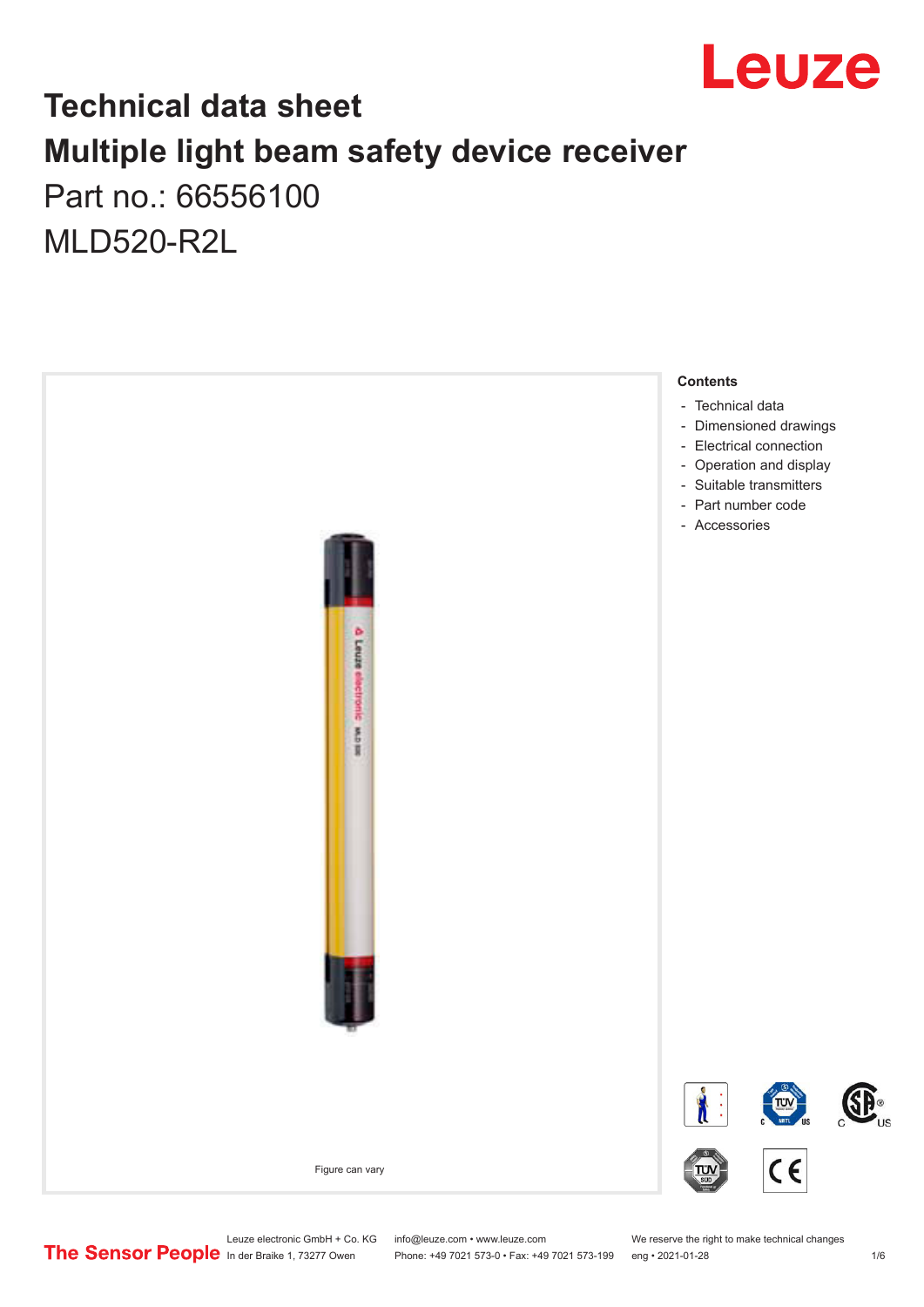## <span id="page-1-0"></span>**Technical data**

# Leuze

| <b>Basic data</b>                              |                                                                                     |
|------------------------------------------------|-------------------------------------------------------------------------------------|
| <b>Series</b>                                  | <b>MLD 500</b>                                                                      |
| Device type                                    | Receiver                                                                            |
| <b>Special version</b>                         |                                                                                     |
| <b>Special version</b>                         | Reflective element for laser alignment<br>aid                                       |
| <b>Functions</b>                               |                                                                                     |
| <b>Functions</b>                               | Contactor monitoring (EDM), selectable<br>Start/restart interlock (RES), selectable |
| <b>Characteristic parameters</b>               |                                                                                     |
| <b>Type</b>                                    | 4, IEC/EN 61496                                                                     |
| <b>SIL</b>                                     | 3, IEC 61508                                                                        |
| <b>SILCL</b>                                   | 3, IEC/EN 62061                                                                     |
| Performance Level (PL)                         | e, EN ISO 13849-1                                                                   |
| MTTF <sub>d</sub>                              | 204 years, EN ISO 13849-1                                                           |
| PFH <sub>D</sub>                               | 6.6E-09 per hour                                                                    |
| Mission time T <sub>M</sub>                    | 20 years, EN ISO 13849-1                                                            |
| Category                                       | 4, EN ISO 13849                                                                     |
|                                                |                                                                                     |
| <b>Optical data</b>                            |                                                                                     |
| <b>Number of beams</b>                         | 2 Piece(s)                                                                          |
| Beam spacing                                   | 500 mm                                                                              |
| <b>Electrical data</b>                         |                                                                                     |
| <b>Protective circuit</b>                      | Overvoltage protection                                                              |
|                                                | Short circuit protected                                                             |
|                                                |                                                                                     |
| Performance data                               |                                                                                     |
| Supply voltage U <sub>B</sub>                  | 24 V, DC, -20  20 %                                                                 |
| Current consumption, max.                      | 150 mA, Without external load                                                       |
| Fuse                                           | External with max 3 A                                                               |
| Inputs                                         |                                                                                     |
| Number of digital switching inputs             | 3 Piece(s)                                                                          |
| <b>Switching inputs</b>                        |                                                                                     |
| Type                                           | Digital switching input                                                             |
| Switching voltage high, min.                   | 18.2 V                                                                              |
| Switching voltage low, max.                    | 2.5V                                                                                |
| Switching voltage, typ.                        | 23 V                                                                                |
| <b>Voltage type</b>                            | DC                                                                                  |
| Switching current, max.                        | 5 mA                                                                                |
| Digital switching input 1                      |                                                                                     |
| <b>Assignment</b>                              | Connection 1, pin 1                                                                 |
| <b>Function</b>                                | Control input for start/restart interlock<br>(RES)                                  |
| Digital switching input 2                      |                                                                                     |
| <b>Assignment</b>                              | Connection 1, pin 3                                                                 |
| <b>Function</b>                                | Control input for contactor monitoring<br>(EDM)                                     |
| Digital switching input 3<br><b>Assignment</b> | Connection 1, pin 4                                                                 |
| <b>Function</b>                                | Control input for start/restart interlock                                           |
|                                                |                                                                                     |

## **Ou**<br>Nu

|                                                                  |                                                | <b>Outputs</b>                    |                                      |
|------------------------------------------------------------------|------------------------------------------------|-----------------------------------|--------------------------------------|
| Number of safety-related switching 2 Piece(s)<br>outputs (OSSDs) |                                                |                                   |                                      |
|                                                                  | Number of digital switching outputs 1 Piece(s) |                                   |                                      |
|                                                                  |                                                | Safety-related switching outputs  |                                      |
|                                                                  |                                                | <b>Type</b>                       | Safety-related switching output OSSD |
|                                                                  |                                                | Switching voltage high, min.      | 18 2 V                               |
|                                                                  |                                                | Switching voltage low, max.       | 2.5V                                 |
|                                                                  |                                                | Switching voltage, typ.           | 23 V                                 |
|                                                                  | <b>Voltage type</b>                            |                                   | <b>DC</b>                            |
|                                                                  | Current load, max.                             |                                   | 380 mA                               |
|                                                                  |                                                | <b>Load inductivity</b>           | 2,200,000 µH                         |
|                                                                  |                                                | Load capacity                     | $0.3 \mu F$                          |
|                                                                  |                                                | Residual current, max.            | $0.2 \text{ mA}$                     |
|                                                                  |                                                | Residual current, typ.            | $0.002 \, \text{mA}$                 |
|                                                                  |                                                | <b>Voltage drop</b>               | 1 <sub>V</sub>                       |
|                                                                  |                                                |                                   |                                      |
|                                                                  |                                                | Safety-related switching output 1 |                                      |
|                                                                  | <b>Assignment</b>                              |                                   | Connection 1, pin 6                  |
|                                                                  |                                                | <b>Switching element</b>          | Transistor, PNP                      |
| Safety-related switching output 2                                |                                                |                                   |                                      |
|                                                                  | <b>Assignment</b>                              |                                   | Connection 1, pin 5                  |
| <b>Switching element</b>                                         |                                                |                                   | Transistor, PNP                      |
|                                                                  |                                                |                                   |                                      |

#### **Switching outputs**

| <b>Type</b>                  | Digital switching output       |  |
|------------------------------|--------------------------------|--|
| Switching voltage high, min. | 18.2 V                         |  |
| Switching voltage low, max.  | 2.5V                           |  |
| Switching voltage, typ.      | 23V                            |  |
| <b>Voltage type</b>          | DC                             |  |
| <b>Switching output 1</b>    |                                |  |
| Assignment                   | Connection 1, pin 1            |  |
| <b>Switching element</b>     | Transistor, PNP                |  |
| <b>Function</b>              | "State of OSSDs" signal output |  |
|                              |                                |  |

#### **Timing**

| <b>Response time</b>      | 25 ms            |
|---------------------------|------------------|
| <b>Restart delay time</b> | $100 \text{ ms}$ |

#### **Connection**

| <b>Number of connections</b> |                                               | 1 Piece(s)          |
|------------------------------|-----------------------------------------------|---------------------|
| <b>Connection 1</b>          |                                               |                     |
|                              | <b>Function</b>                               | Machine interface   |
|                              | <b>Type of connection</b>                     | Connector           |
|                              | <b>Thread size</b>                            | M <sub>12</sub>     |
|                              | <b>Material</b>                               | Metal               |
|                              | No. of pins                                   | 8-pin               |
|                              | <b>Cable properties</b>                       |                     |
|                              | Permissible conductor cross<br>section, typ.  | $0.25 \text{ mm}^2$ |
|                              | Length of connection cable, max.              | $100 \text{ m}$     |
|                              | Permissible cable resistance to<br>load, max. | $200 \Omega$        |

(RES)

Leuze electronic GmbH + Co. KG info@leuze.com • www.leuze.com We reserve the right to make technical changes<br> **The Sensor People** In der Braike 1, 73277 Owen Phone: +49 7021 573-0 • Fax: +49 7021 573-199 eng • 2021-01-28

Phone: +49 7021 573-0 • Fax: +49 7021 573-199 eng • 2021-01-28 2 2 /6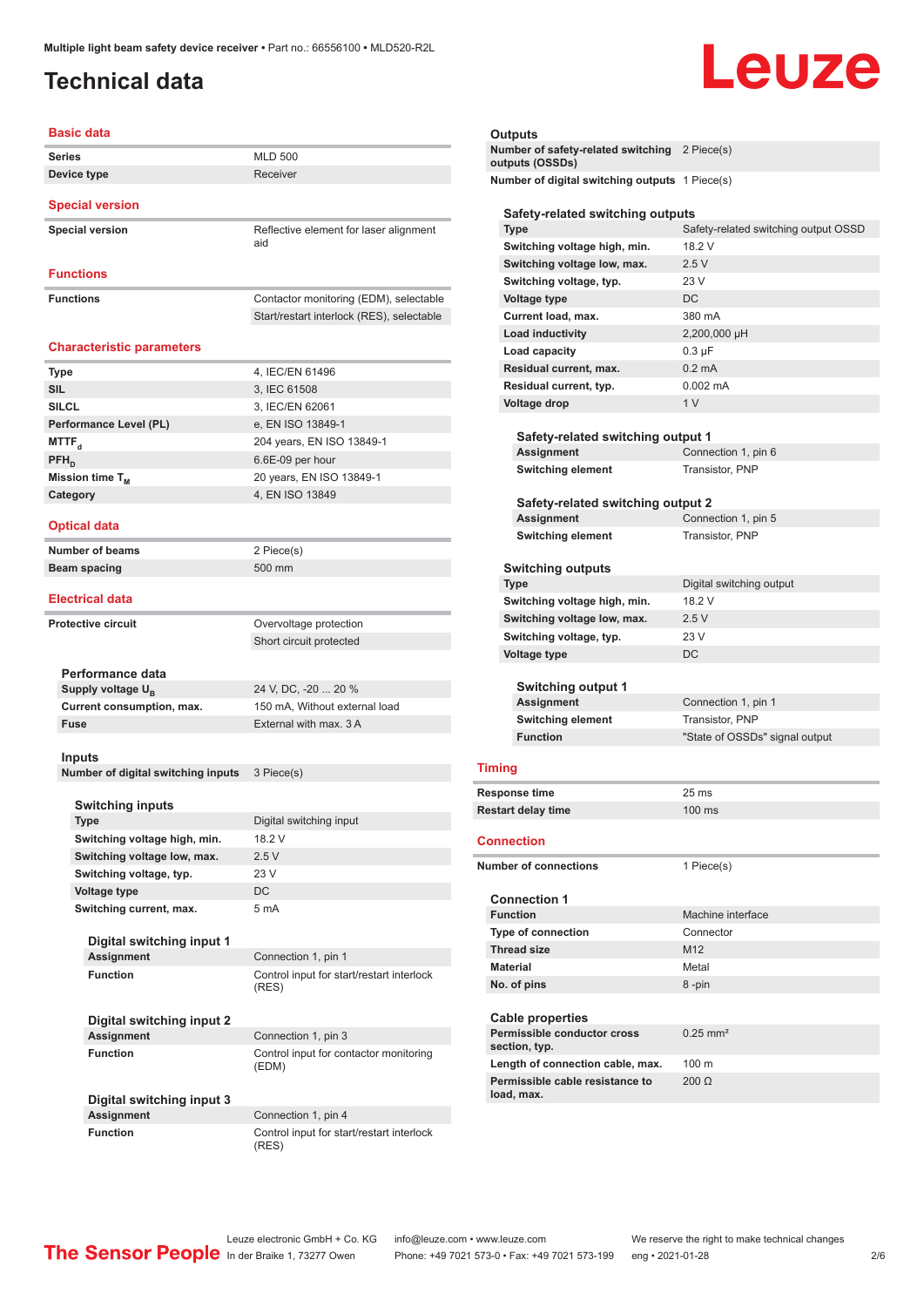## <span id="page-2-0"></span>**Technical data**

# Leuze

#### **Mechanical data**

| Dimension (W x H x L)    | 52 mm x 600 mm x 64.7 mm |
|--------------------------|--------------------------|
| <b>Housing material</b>  | Metal                    |
| <b>Metal housing</b>     | Aluminum                 |
| Lens cover material      | Plastic / PMMA           |
| Material of end caps     | Diecast zinc             |
| Net weight               | $1,400$ q                |
| <b>Housing color</b>     | Yellow, RAL 1021         |
| <b>Type of fastening</b> | Groove mounting          |
|                          | Swivel mount             |
|                          |                          |

#### **Operation and display**

| Type of display                | LED        |
|--------------------------------|------------|
| <b>Number of LEDs</b>          | 1 Piece(s) |
| <b>Environmental data</b>      |            |
| Ambient temperature, operation | $-3055$ °C |
| Ambient temperature, storage   | $-4075 °C$ |

| Degree of protection         | IP 67          |  |
|------------------------------|----------------|--|
| <b>Protection class</b>      | III            |  |
| <b>Certifications</b>        | c CSA US       |  |
|                              | c TÜV NRTL US  |  |
|                              | TÜV Süd        |  |
| <b>US patents</b>            | US 6,418,546 B |  |
|                              | US 7,741,595 B |  |
|                              |                |  |
| <b>Classification</b>        |                |  |
|                              |                |  |
| <b>Customs tariff number</b> | 85365019       |  |
| eCl@ss 5.1.4                 | 27272703       |  |
| eCl@ss 8.0                   | 27272703       |  |
| eCl@ss 9.0                   | 27272703       |  |
| eCl@ss 10.0                  | 27272703       |  |
| eCl@ss 11.0                  | 27272703       |  |
| <b>ETIM 5.0</b>              | EC001832       |  |

**ETIM 7.0** EC001832

**Certifications**

### **Dimensioned drawings**

**Relative humidity (non-condensing)** 0 ... 95 %

All dimensions in millimeters



## **Electrical connection**

#### **Connection 1**

| <b>Function</b>    | Machine interface |
|--------------------|-------------------|
| Type of connection | Connector         |
| <b>Thread size</b> | M12               |
| <b>Type</b>        | Male              |
| <b>Material</b>    | Metal             |
| No. of pins        | 8-pin             |
| Encoding           | A-coded           |

### **Pin Pin assignment Conductor Conductor Color**

| 1               | RES/OSSD status signal | White        |
|-----------------|------------------------|--------------|
| $\overline{2}$  | $+24V$                 | <b>Brown</b> |
| 3               | <b>EDM</b>             | Green        |
| $\overline{4}$  | <b>MODE</b>            | Yellow       |
| 5               | OSSD <sub>2</sub>      | Gray         |
| $6\phantom{1}6$ | OSSD <sub>1</sub>      | Pink         |
| 7               | 0 V                    | <b>Blue</b>  |
| 8               | n.c.                   | Red          |



Leuze electronic GmbH + Co. KG info@leuze.com • www.leuze.com We reserve the right to make technical changes<br>
The Sensor People in der Braike 1, 73277 Owen Phone: +49 7021 573-0 • Fax: +49 7021 573-199 eng • 2021-01-28

Phone: +49 7021 573-0 • Fax: +49 7021 573-199 eng • 2021-01-28 3/6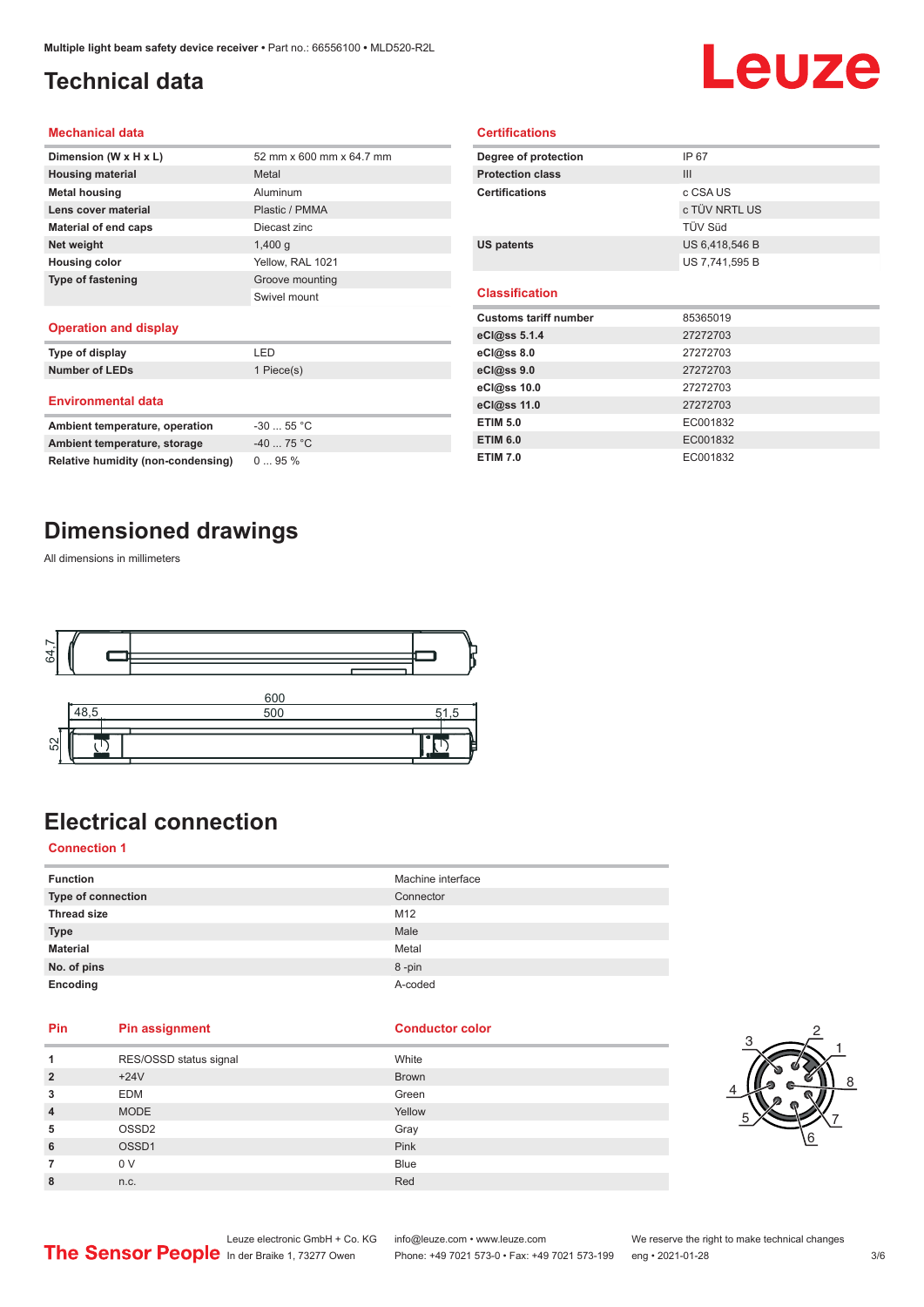## <span id="page-3-0"></span>**Operation and display**

## **Leuze**

| <b>LED</b>     | <b>Display</b>           | <b>Meaning</b>                                       |
|----------------|--------------------------|------------------------------------------------------|
|                | Red, continuous light    | OSSD off.                                            |
|                | Green, continuous light  | OSSD on                                              |
|                | Red, flashing, 1 Hz      | External error                                       |
|                | Red, flashing, 10 Hz     | Internal error                                       |
|                | Green, flashing, 1 Hz    | Weak signal, device not optimally aligned or soiled. |
| $\overline{2}$ | Yellow, continuous light | Start/restart interlock locked.                      |

## **Suitable transmitters**

| Part no. | <b>Designation</b> | <b>Article</b>                                      | <b>Description</b>                                                                                                                                                               |
|----------|--------------------|-----------------------------------------------------|----------------------------------------------------------------------------------------------------------------------------------------------------------------------------------|
| 66502100 | <b>MLD500-T2L</b>  | Multiple light beam<br>safety device<br>transmitter | Special version: Integrated laser alignment aid<br>Operating range: 0.5  50 m<br>Number of beams: 2 Piece(s)<br>Beam spacing: 500 mm<br>Connection: Connector, M12, Metal, 5-pin |

## **Part number code**

| <b>MLD</b> | Part designation: MLDxyy-zab/t<br>Multiple light beam safety device                                                                                                                                                                                                                               |
|------------|---------------------------------------------------------------------------------------------------------------------------------------------------------------------------------------------------------------------------------------------------------------------------------------------------|
| x          | <b>Series</b><br>3: MLD 300<br>5: MLD 500                                                                                                                                                                                                                                                         |
| уу         | <b>Function classes</b><br>00: transmitter<br>10: automatic restart<br>12: external testing<br>20: EDM/RES<br>30: muting<br>35: timing controlled 4-sensor muting                                                                                                                                 |
| z          | Device type<br>T: transmitter<br>R: receiver<br>RT: transceiver<br>xT: transmitter with high range<br>xR: receiver for high range                                                                                                                                                                 |
| a          | Number of beams                                                                                                                                                                                                                                                                                   |
| b          | Option<br>L: integrated laser alignment aid (for transmitter/receiver)<br>M: integrated status indicator (MLD 320, MLD 520) or integrated status and muting indicator (MLD 330, MLD 335, MLD 510/A, MLD 530,<br>MLD 535)<br>E: connection socket for external muting indicator (AS-i models only) |
| /t         | Safety-related switching outputs (OSSDs), connection technology<br>-: transistor output, M12 plug<br>A: integrated AS-i interface, M12 plug, (safety bus system)                                                                                                                                  |
|            | <b>Note</b>                                                                                                                                                                                                                                                                                       |
|            | $\&$ A list with all available device types can be found on the Leuze website at www.leuze.com.                                                                                                                                                                                                   |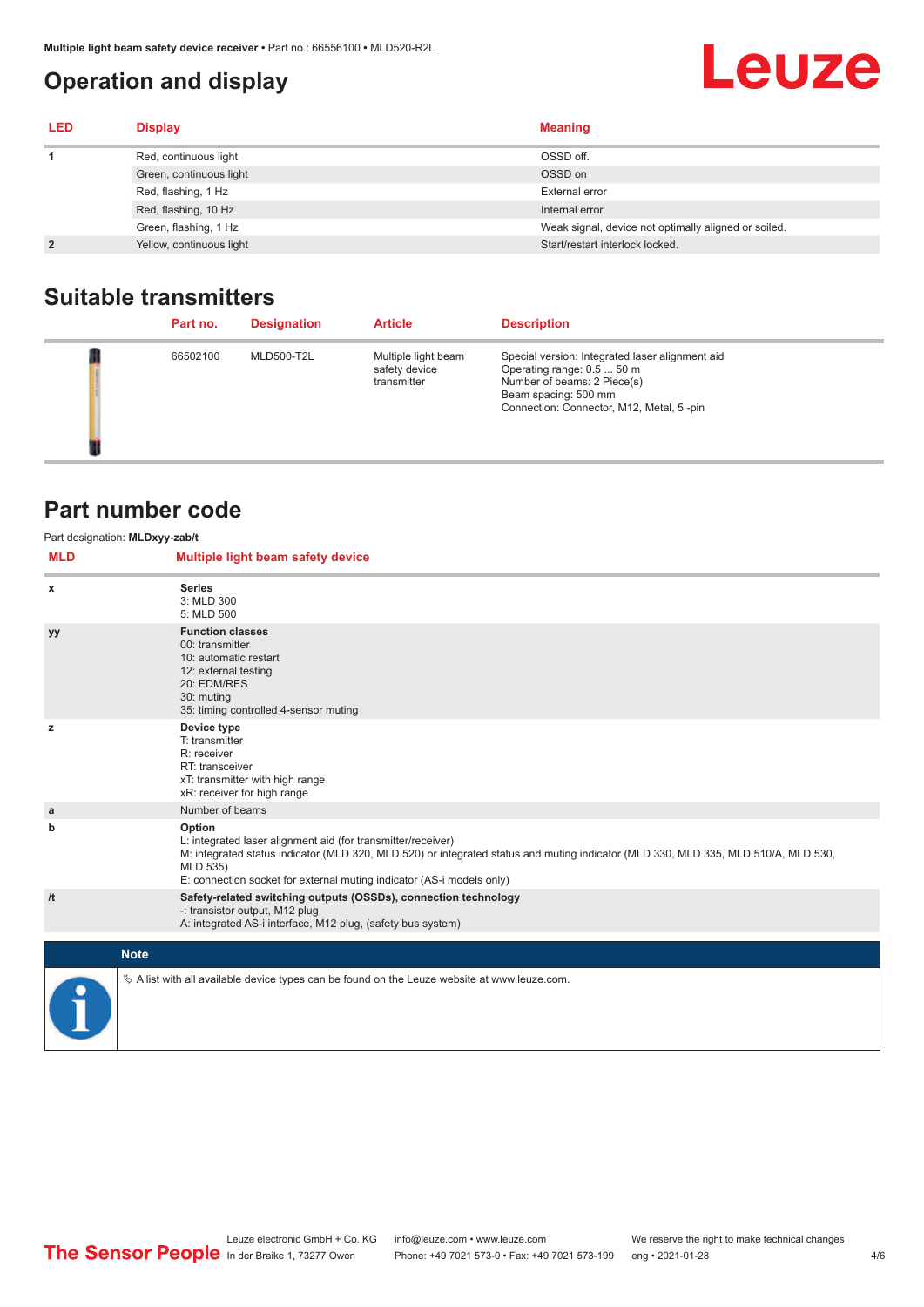## **Accessories**



## Connection technology - Connection cables

|  | Part no. | <b>Designation</b> | <b>Article</b>   | <b>Description</b>                                                                                                                                           |
|--|----------|--------------------|------------------|--------------------------------------------------------------------------------------------------------------------------------------------------------------|
|  | 50135129 | KD S-M12-8A-P1-100 | Connection cable | Connection 1: Connector, M12, Axial, Female, A-coded, 8-pin<br>Connection 2: Open end<br>Shielded: Yes<br>Cable length: 10,000 mm<br>Sheathing material: PUR |
|  | 50135130 | KD S-M12-8A-P1-150 | Connection cable | Connection 1: Connector, M12, Axial, Female, A-coded, 8-pin<br>Connection 2: Open end<br>Shielded: Yes<br>Cable length: 15,000 mm<br>Sheathing material: PUR |
|  | 50135131 | KD S-M12-8A-P1-250 | Connection cable | Connection 1: Connector, M12, Axial, Female, A-coded, 8-pin<br>Connection 2: Open end<br>Shielded: Yes<br>Cable length: 25,000 mm<br>Sheathing material: PUR |
|  | 50135132 | KD S-M12-8A-P1-500 | Connection cable | Connection 1: Connector, M12, Axial, Female, A-coded, 8-pin<br>Connection 2: Open end<br>Shielded: Yes<br>Cable length: 50,000 mm<br>Sheathing material: PUR |

## Mounting technology - Swivel mounts

| Part no. | <b>Designation</b> | <b>Article</b>       | <b>Description</b>                                                                                                                                          |
|----------|--------------------|----------------------|-------------------------------------------------------------------------------------------------------------------------------------------------------------|
| 560340   | BT-SET-240BC       | Mounting bracket set | Fastening, at system: Through-hole mounting<br>Mounting bracket, at device: Clampable<br>Type of mounting device: Turning, 240°<br>Material: Metal          |
| 540350   | BT-SET-240BC-E     | Mounting bracket set | Fastening, at system: Through-hole mounting<br>Mounting bracket, at device: Clampable<br>Type of mounting device: Turning, 240°<br>Material: Metal, Plastic |

### Services

| Part no. | <b>Designation</b> | <b>Article</b>                               | <b>Description</b>                                                                                                                                                                                                                                                                                                                                                                                                                                                                                      |
|----------|--------------------|----------------------------------------------|---------------------------------------------------------------------------------------------------------------------------------------------------------------------------------------------------------------------------------------------------------------------------------------------------------------------------------------------------------------------------------------------------------------------------------------------------------------------------------------------------------|
| S981050  | CS40-I-140         | Safety inspection<br>"Safety light barriers" | Details: Checking of a safety light barrier application in accordance with<br>current standards and quidelines. Inclusion of the device and machine data in<br>a database, production of a test log per application.<br>Conditions: It must be possible to stop the machine, support provided by<br>customer's employees and access to the machine for Leuze employees must<br>be ensured.<br>Restrictions: Travel costs and accommodation expenses charged separately<br>and according to expenditure. |